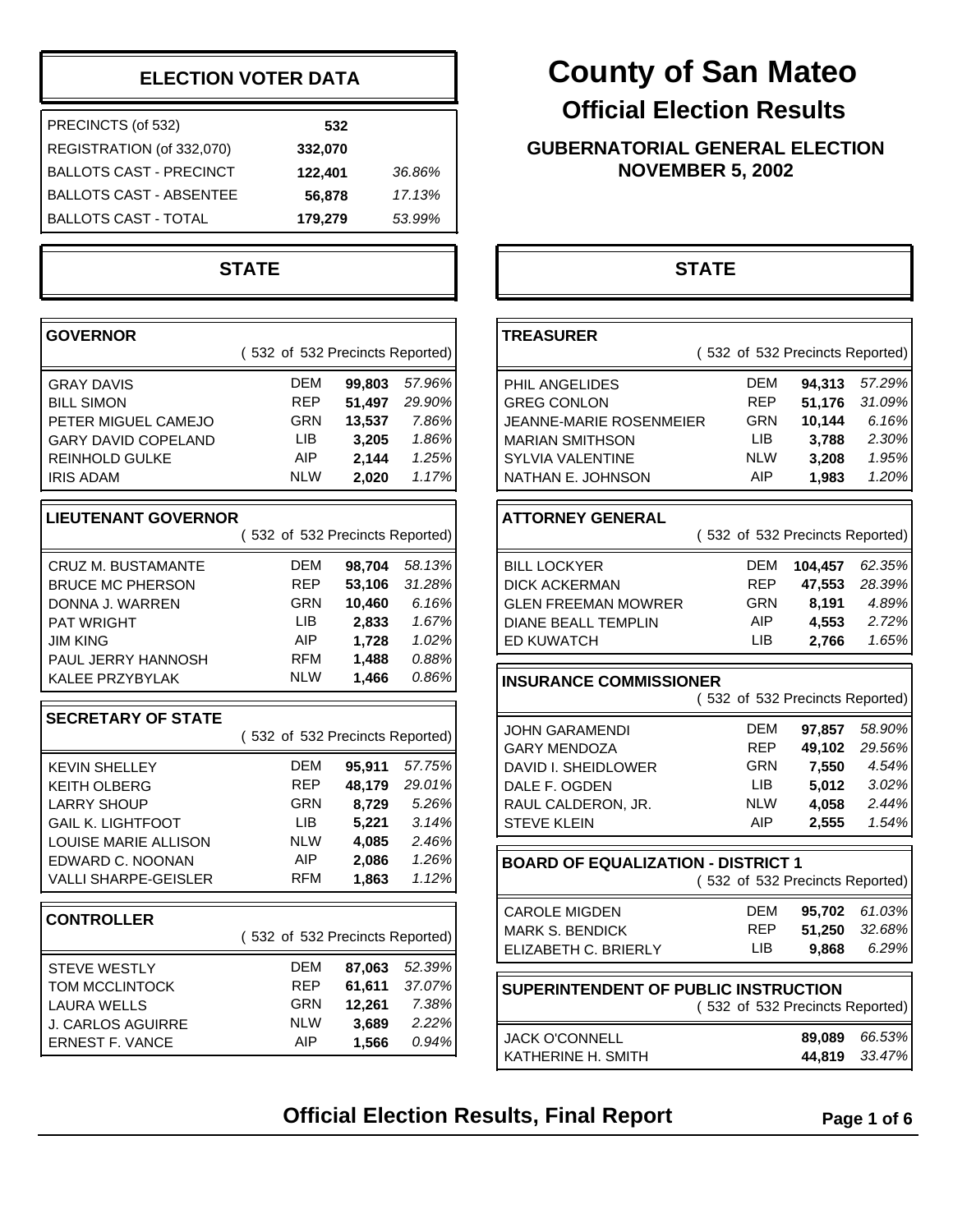# **U. S. HOUSE OF REPRESENTATIVES**

| 12TH CONGRESSIONAL DISTRICT |                                 |        |        |
|-----------------------------|---------------------------------|--------|--------|
|                             | (371 of 371 Precincts Reported) |        |        |
| <b>TOM LANTOS</b>           | DEM                             | 76,994 | 66.08% |
| MICHAEL J. MOLONEY          | REP                             | 31,143 | 26.73% |
| MAAD ABU-GHAZALAH           | LIB                             | 8,380  | 7.19%  |
|                             |                                 |        |        |
| 14TH CONGRESSIONAL DISTRICT |                                 |        |        |
|                             | (161 of 161 Precincts Reported) |        |        |
| ANNA G. ESHOO               | DEM                             | 34,560 | 71.12% |
| <b>JOE NIXON</b>            | <b>RFP</b>                      | 12,554 | 25.84% |
| ANDREW B. CARVER            | LIB                             | 1.477  | 3.04%  |

### **CALIFORNIA STATE SENATE**

| <b>8TH SENATORIAL DISTRICT</b> |                                 |  |                  |  |
|--------------------------------|---------------------------------|--|------------------|--|
|                                | (377 of 377 Precincts Reported) |  |                  |  |
| <b>JACKIE SPEIER</b>           | <b>DEM</b>                      |  | 89,442 75.70%    |  |
| <b>DENNIS ZELL</b>             | <b>RFP</b>                      |  | 25,601 21.67%    |  |
| ROBERT FLIEGLER                | l IB                            |  | $3.103$ $2.63\%$ |  |

### **CALIFORNIA STATE ASSEMBLY**

| <b>12TH ASSEMBLY DISTRICT</b> | 38 of |            |        | 38 Precincts Reported)          |
|-------------------------------|-------|------------|--------|---------------------------------|
| <b>LELAND YEE</b>             |       | DEM        | 7,199  | 73.35%                          |
| <b>HOWARD EPSTEIN</b>         |       | RFP        | 1,847  | 18.82%                          |
| <b>MICHAEL F. DENNY</b>       |       | LIB        | 769    | 7.83%                           |
|                               |       |            |        |                                 |
| <b>19TH ASSEMBLY DISTRICT</b> |       |            |        |                                 |
|                               |       |            |        | (328 of 328 Precincts Reported) |
| <b>GENE MULLIN</b>            |       | DEM        | 62,972 | 62.67%                          |
| <b>DAVID KAWAS</b>            |       | RFP        | 25,668 | 25.54%                          |
| <b>JO CHAMBERLAIN</b>         |       | GRN        | 9,992  | 9.94%                           |
| <b>ROBERT W. GIEDT</b>        |       | LIB        | 1,856  | 1.85%                           |
|                               |       |            |        |                                 |
| <b>21ST ASSEMBLY DISTRICT</b> |       |            |        |                                 |
|                               |       |            |        | (166 of 166 Precincts Reported) |
| <b>JOE SIMITIAN</b>           |       | DEM        | 31,329 | 62.18%                          |
| <b>JIM RUSSELL</b>            |       | <b>RFP</b> | 17,080 | 33.90%                          |
| RAYMOND M. BELL, JR.          |       | LIB        | 1,978  | 3.93%                           |

### **CALIFORNIA STATE SUPREME COURT**

| <b>ASSOCIATE JUSTICE - MORENO</b>   |                                         |               |
|-------------------------------------|-----------------------------------------|---------------|
|                                     | (532 of 532 Precincts Reported)         |               |
| <b>YES</b>                          | 80,181                                  | 75.89%        |
| <b>NO</b>                           |                                         | 25,474 24.11% |
|                                     |                                         |               |
| ASSOCIATE JUSTICE - BAXTER          | (532 of 532 Precincts Reported)         |               |
| <b>YES</b>                          | 76,247                                  | 75.45%        |
| <b>NO</b>                           |                                         | 24,803 24.55% |
| <b>ASSOCIATE JUSTICE - WERDEGAR</b> |                                         |               |
|                                     | (532 of 532 Precincts Reported)         |               |
| <b>YES</b>                          | 82,499                                  | 78.98%        |
| NO.                                 |                                         | 21,953 21.02% |
|                                     |                                         |               |
|                                     | <b>CALIFORNIA STATE APPELLATE COURT</b> |               |

| <b>PRESIDING JUSTICE - MARCHIANO</b> |                                 |                      |
|--------------------------------------|---------------------------------|----------------------|
| <b>DIVISION ONE</b>                  | (532 of 532 Precincts Reported) |                      |
| <b>YES</b>                           |                                 | <b>74.583</b> 76.25% |
| NO.                                  |                                 | 23.231 23.75%        |

**DISTRICT ONE**

**ASSOCIATE JUSTICE - MARGULIES** (532 of 532 Precincts Reported)

| YES. |               | 76.847 77.28% |
|------|---------------|---------------|
| NΟ   | 22.590 22.72% |               |
|      |               |               |

| <b>ASSOCIATE JUSTICE - STEIN</b> |                                 |                      |
|----------------------------------|---------------------------------|----------------------|
| <b>I DIVISION ONE</b>            | (532 of 532 Precincts Reported) |                      |
| I YES                            |                                 | <b>72,839</b> 75.16% |
| I NO                             |                                 | 24,079 24.84%        |

| PRESIDING JUSTICE - KLINE<br>(532 of 532 Precincts Reported)<br>I DIVISION TWO |  |                                       |  |
|--------------------------------------------------------------------------------|--|---------------------------------------|--|
| l YFS<br>I NO                                                                  |  | <b>74,047</b> 76.16%<br>23,184 23.84% |  |

### **PRESIDING JUSTICE - MCGUINESS**<br>**DIVISION THREE** (532 of 5) (532 of 532 Precincts Reported) YES **75,003** *77.61%* NO **21,636** *22.39%*

**Official Election Results, Final Report** Page 2 of 6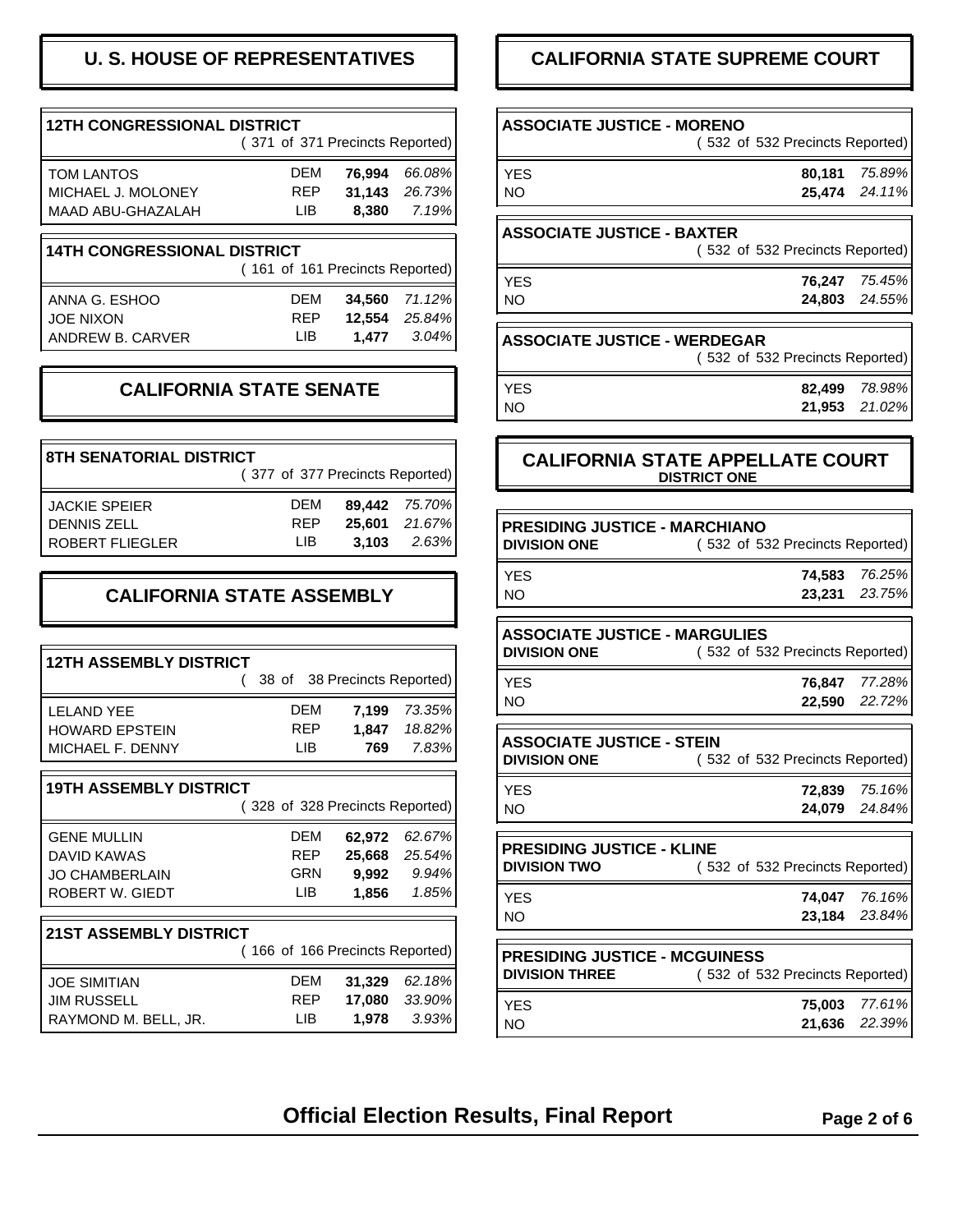#### **CALIFORNIA STATE APPELLATE COURT DISTRICT ONE**

| <b>ASSOCIATE JUSTICE - PARRILLI</b><br><b>DIVISION THREE</b> |  | (532 of 532 Precincts Reported)                                                              |                         |  |
|--------------------------------------------------------------|--|----------------------------------------------------------------------------------------------|-------------------------|--|
| YES<br>NO.                                                   |  | 76,217<br>21,433                                                                             | 78.05%<br>21.95%        |  |
| <b>ASSOCIATE JUSTICE - POLLAK</b><br><b>DIVISION THREE</b>   |  | (532 of 532 Precincts Reported)                                                              |                         |  |
| YES<br><b>NO</b>                                             |  | 71,155<br>24,855                                                                             | 74.11%<br>25.89%        |  |
| <b>PRESIDING JUSTICE - KAY</b><br><b>DIVISION FOUR</b>       |  | (532 of 532 Precincts Reported)                                                              |                         |  |
| YES<br>NO.                                                   |  | 22,373                                                                                       | 74,447 76.89%<br>23.11% |  |
| <b>ASSOCIATE JUSTICE - SEPULVEDA</b><br><b>DIVISION FOUR</b> |  | (532 of 532 Precincts Reported)                                                              |                         |  |
| <b>YES</b><br><b>NO</b>                                      |  | 77,988<br>23,065                                                                             | 77.18%<br>22.82%        |  |
| <b>ASSOCIATE JUSTICE - RIVERA</b><br><b>DIVISION FOUR</b>    |  | (532 of 532 Precincts Reported)                                                              |                         |  |
| YES<br><b>NO</b>                                             |  | 75,733                                                                                       | 75.68%<br>24,334 24.32% |  |
| <b>PRESIDING JUSTICE - JONES</b><br><b>DIVISION FIVE</b>     |  | (532 of 532 Precincts Reported)                                                              |                         |  |
| YES<br><b>NO</b>                                             |  | 79,146<br>21,109                                                                             | 78.94%<br>21.06%        |  |
| <b>ASSOCIATE JUSTICE - GEMELLO</b><br><b>DIVISION FIVE</b>   |  | (532 of 532 Precincts Reported)                                                              |                         |  |
| YES<br><b>NO</b>                                             |  | 76,847<br>23,203                                                                             | 76.81%<br>23.19%        |  |
|                                                              |  | <b>ASSOCIATE JUSTICE - SIMONS</b><br><b>DIVISION FIVE</b><br>(532 of 532 Precincts Reported) |                         |  |
|                                                              |  |                                                                                              |                         |  |

# **SCHOOL**

| <b>CABRILLO UNIFIED SCHOOL DISTRICT</b><br>(3 to be elected)                                                                   | $\left($     | 29 of 29 Precincts Reported)                       |                                                          |  |  |
|--------------------------------------------------------------------------------------------------------------------------------|--------------|----------------------------------------------------|----------------------------------------------------------|--|--|
| JOLANDA SCHREURS<br><b>DWIGHT WILSON</b><br><b>ROY SALUME</b><br><b>KAREN WILSON</b><br>JONATHAN LUNDELL<br><b>SUSAN FOLEY</b> |              | 4,171<br>3,771<br>3,430<br>2,720<br>2,707<br>2,554 | 21.55%<br>19.49%<br>17.72%<br>14.05%<br>13.99%<br>13.20% |  |  |
| <b>JEFFERSON UNION HIGH SCHOOL DISTRICT</b><br>(3 to be elected)                                                               | 89 of<br>(   | 89 Precincts Reported)                             |                                                          |  |  |
| RACHEL PUNO<br><b>MARIA S. LUNA</b><br>THOMAS A. NURIS<br>ROLITO "ROLLY" RECIO                                                 |              | 12,438<br>11,123<br>10,902<br>8,926                | 28.67%<br>25.64%<br>25.13%<br>20.57%                     |  |  |
| LA HONDA-PESCADERO UNIFIED SHOOL DISTRICT<br>(2 to be elected)<br>7 of<br>7 Precincts Reported)<br>(                           |              |                                                    |                                                          |  |  |
| MARK G. GRAFF<br><b>MAILE A. SPRINGER</b><br>DOUGLAS C. WOODS                                                                  |              | 693<br>608<br>336                                  | 42.33%<br>37.14%<br>20.53%                               |  |  |
| SOUTH SAN FRANCISCO UNIFIED SCHOOL DISTRICT                                                                                    |              |                                                    |                                                          |  |  |
| (3 to be elected)                                                                                                              | 49 of<br>(   | 49 Precincts Reported)                             |                                                          |  |  |
| SHIRLEY J. HOCH<br><b>PHILIP WEISE</b><br>ROMOLO (ROM) BRASCHI<br><b>RICK GOMEZ</b>                                            |              | 8,078<br>7,032<br>6,645<br>4,649                   | 30.59%<br>26.63%<br>25.17%<br>17.61%                     |  |  |
| <b>MENLO PARK CITY SCHOOL DISTRICT</b><br>(3 to be elected)                                                                    | 28 of<br>(   | 28 Precincts Reported)                             |                                                          |  |  |
| <b>NANCY SERRURIER</b><br>I AURA LINKLETTER RICH<br><b>CAROL ORTON</b><br>NORIA ZASSLOW                                        |              | 5,507<br>4,676<br>1,620                            | 32.02%<br>5,395 31.37%<br>27.19%<br>9.42%                |  |  |
| RAVENSWOOD CITY SCHOOL DISTRICT<br>(3 to be elected)                                                                           | $17$ of<br>( | 17 Precincts Reported)                             |                                                          |  |  |

WAYNE B. OWENS **528** *5.82%* LELAND J. FRANCOIS **98** *1.08%*

# **Official Election Results, Final Report** Page 3 of 6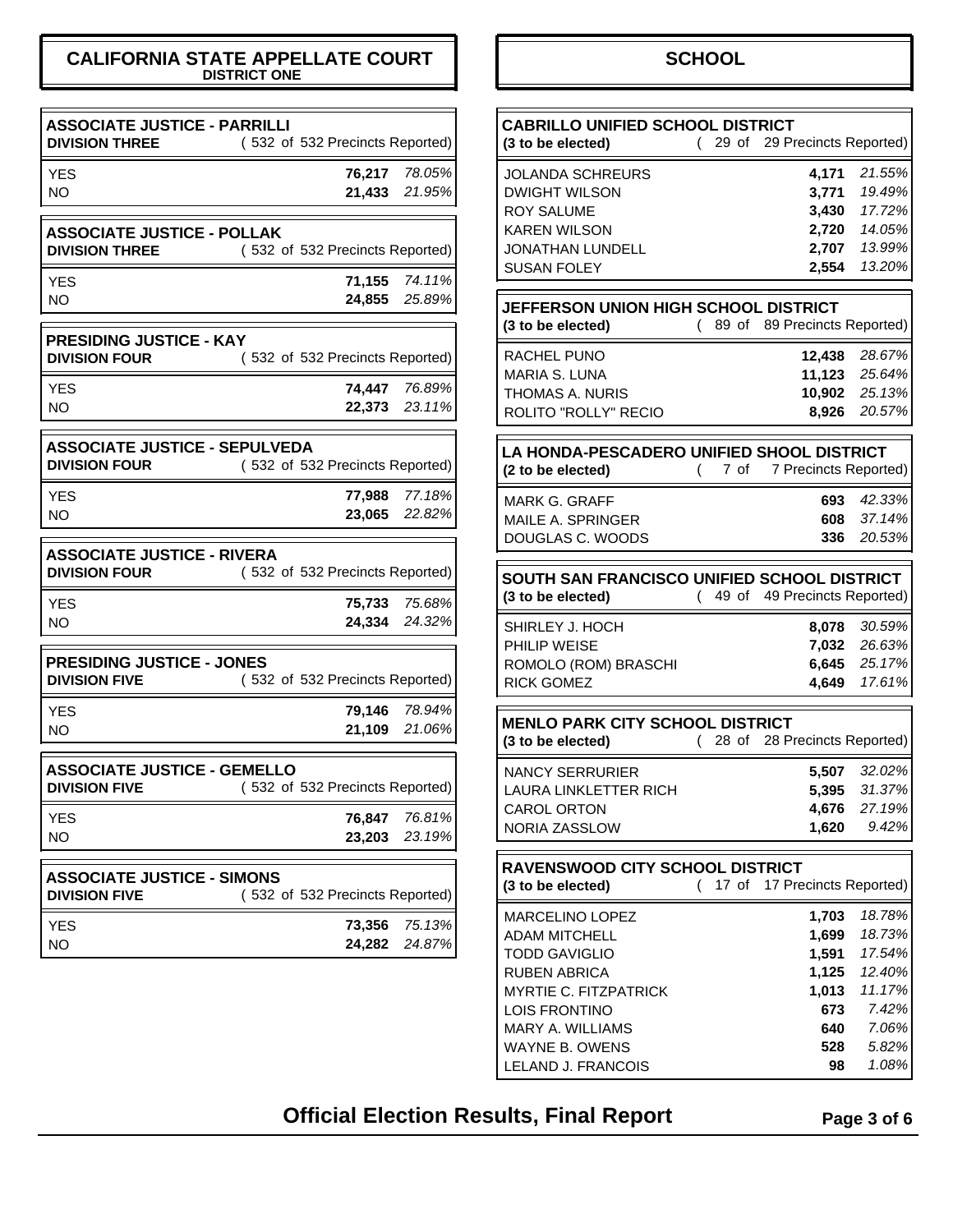# **CITY**

| CITY OF BELMONT - CITY CLERK - SHORT TERM                                                                                                               | (22 of 22 Precincts Reported)                          |                                                                           |
|---------------------------------------------------------------------------------------------------------------------------------------------------------|--------------------------------------------------------|---------------------------------------------------------------------------|
| TERRI COOK<br><b>GEORGE A. BURGESS</b><br><b>ELEANORE HAHN</b><br>CHRISTINA WAGENSELLER                                                                 | 2,535<br>2,424<br>1,416<br>757                         | 35.54%<br>33.99%<br>19.85%<br>10.61%                                      |
| <b>TOWN OF COLMA - CITY COUNCIL</b><br>1 of<br>(2 to be elected)<br>(                                                                                   | 1 Precincts Reported)                                  |                                                                           |
| PHILIP LUM<br><b>HELEN FISICARO</b><br>C. R. LARRY FORMALEJO                                                                                            | 150<br>139<br>88                                       | 39.79%<br>36.87%<br>23.34%                                                |
| <b>TOWN OF COLMA - CITY TREASURER</b><br>1 of<br>(                                                                                                      | 1 Precincts Reported)                                  |                                                                           |
| RAQUEL "RAE" GONZALEZ                                                                                                                                   |                                                        | 176 100.00%                                                               |
| <b>CITY OF DALY CITY - CITY COUNCIL</b><br>(3 to be elected)<br>(                                                                                       | 52 of 52 Precincts Reported)                           |                                                                           |
| MICHAEL P. GUINGONA<br><b>CAROL L. KLATT</b><br><b>MAGGIE GOMEZ</b><br>JUDITH CHRISTENSEN<br><b>LEAH BERLANGA</b><br><b>GUILLERMO KUHL</b>              | 9,101<br>6,870<br>5,183<br>4,783<br>1,747              | 27.09%<br>20.45%<br>5,907 17.59%<br>15.43%<br>14.24%<br>5.20%             |
| <b>CITY OF EAST PALO ALTO - CITY COUNCIL</b><br>12 of<br>(2 to be elected)<br>$\left($                                                                  | 12 Precincts Reported)                                 |                                                                           |
| WILLIAM C. WOODARD<br>DAVID E. WOODS<br>A. PETER EVANS<br><b>MOSES WEBB</b><br>ROBERT SHERRARD<br>JOHN B. BOSTIC<br><b>LEO HUERTA</b><br>SAMUEL RASHEED | 1,021<br>994<br>917<br>623<br>574<br>529<br>407<br>326 | 18.94%<br>18.44%<br>17.01%<br>11.56%<br>10.65%<br>9.81%<br>7.55%<br>6.05% |
| TOWN OF HILLSBOROUGH - CITY COUNCIL<br>$10o$ of<br>(2 to be elected)<br>(                                                                               | 10 Precincts Reported)                                 |                                                                           |
| D. PAUL REGAN<br>JOHN J. FANNON<br>VINCENT A. MUZZI                                                                                                     | 2,669<br>2,502<br>934                                  | 43.72%<br>40.98%<br>15.30%                                                |

# **CITY**

|  | 5,532 | 21.09%                                                                   |
|--|-------|--------------------------------------------------------------------------|
|  | 4,769 | 18.18%                                                                   |
|  | 4,447 | 16.95%                                                                   |
|  | 3,738 | 14.25%                                                                   |
|  | 3,233 | 12.33%                                                                   |
|  | 2,438 | 9.29%                                                                    |
|  | 1,577 | 6.01%                                                                    |
|  | 496   | 1.89%                                                                    |
|  |       | <b>CITY OF MENLO PARK - CITY COUNCIL</b><br>28 of 28 Precincts Reported) |

| <b>CITY OF PACIFICA - CITY COUNCIL</b><br>(3 to be elected) |  | 30 of 30 Precincts Reported) |              |
|-------------------------------------------------------------|--|------------------------------|--------------|
| <b>JIM VREELAND</b>                                         |  | 7.510                        | 24.65%       |
| <b>JULIE LANCELLE</b>                                       |  |                              | 6,712 22.03% |
| <b>SUE DIGRE</b>                                            |  | 4.913                        | 16.13%       |
| <b>BARBARA CARR</b>                                         |  | 4.148                        | 13.61%       |
| <b>MAXINE GONSALVES</b>                                     |  | 3,903                        | 12.81%       |
| <b>BRUCE D. HOTCHKISS</b>                                   |  | 3.281                        | 10.77%       |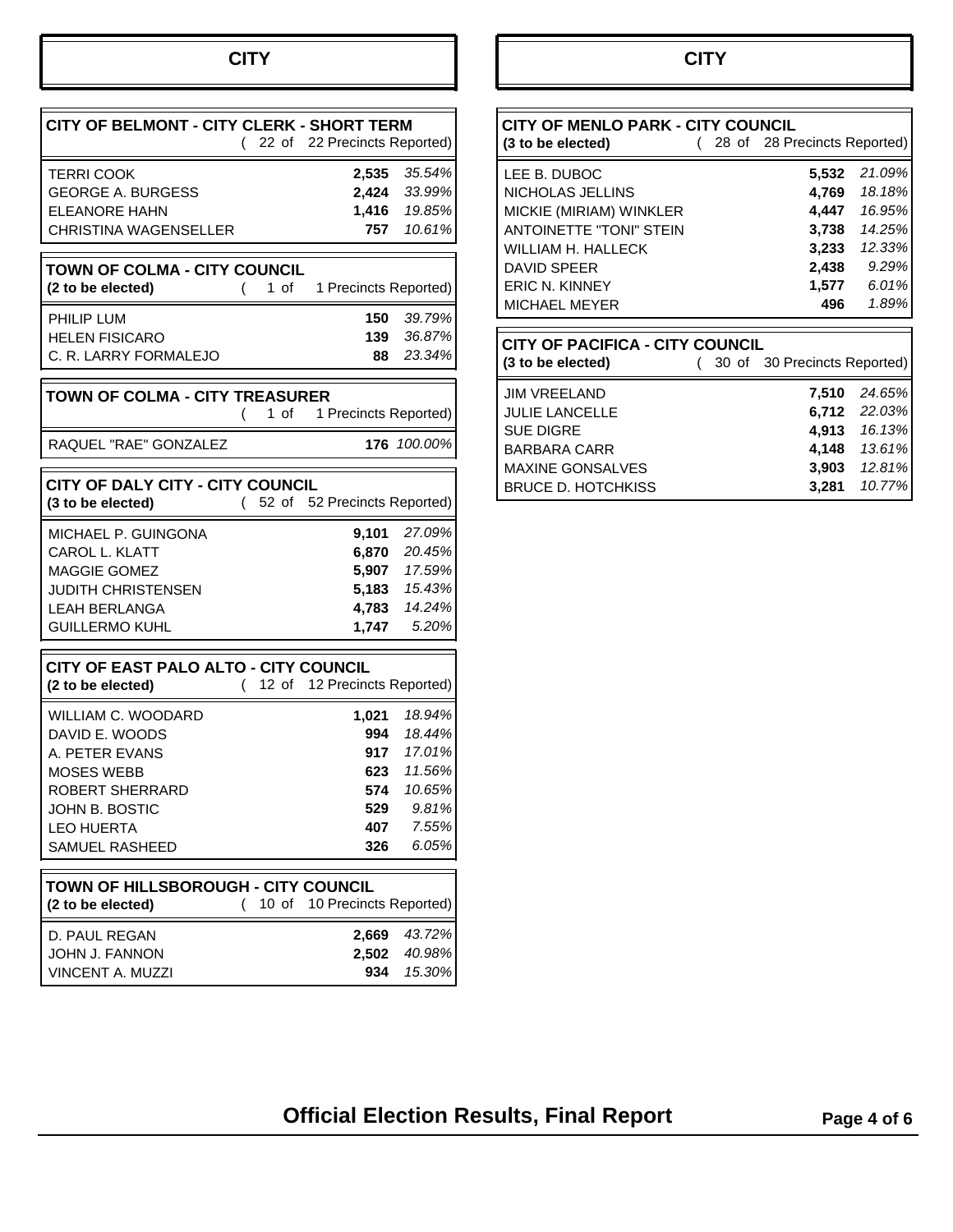# **DISTRICT**

| SAN MATEO COUNTY HARBOR DISTRICT<br>(532 of 532 Precincts Reported)<br>(2 to be elected)           |   |  |       |                                 |              |  |
|----------------------------------------------------------------------------------------------------|---|--|-------|---------------------------------|--------------|--|
| JAMES (JIM) TUCKER                                                                                 |   |  |       | 58,775                          | 27.37%       |  |
| <b>KEN LUNDIE</b>                                                                                  |   |  |       | 52,646                          | 24.52%       |  |
| LISA C. FERNANDEZ                                                                                  |   |  |       | 48,953                          | 22.80%       |  |
| RICHARD GUILBAULT                                                                                  |   |  |       | 29,402                          | 13.69%       |  |
| ROGER ANDERSON                                                                                     |   |  |       | 24,959                          | 11.62%       |  |
|                                                                                                    |   |  |       |                                 |              |  |
| PENINSULA HEALTH CARE DISTRICT<br>(3 to be elected)                                                |   |  |       | (169 of 169 Precincts Reported) |              |  |
| <b>DONALD NEWMAN</b>                                                                               |   |  |       | 26,026                          | 28.27%       |  |
| <b>LOLA THOMPSON</b>                                                                               |   |  |       | 23,565                          | 25.59%       |  |
| <b>SUE SMITH</b>                                                                                   |   |  |       | 21,952                          | 23.84%       |  |
| <b>KAREN W. CURD</b>                                                                               |   |  |       | 10,703                          | 11.62%       |  |
| "FEL" ANTHONY AMISTAD                                                                              |   |  |       | 9,830                           | 10.68%       |  |
| <b>SEQUOIA HEALTHCARE DISTRICT</b><br>(198 of 198 Precincts Reported)<br>(3 to be elected)         |   |  |       |                                 |              |  |
| <b>ARTHUR J. FARO</b>                                                                              |   |  |       | 20,649                          | 20.07%       |  |
| <b>GERALD SHEFREN</b>                                                                              |   |  |       | 20,210                          | 19.65%       |  |
| <b>JACK HICKEY</b>                                                                                 |   |  |       | 14,607                          | 14.20%       |  |
| WARREN C. GIBSON                                                                                   |   |  |       | 12,629                          | 12.28%       |  |
| SONYA L. SIGLER                                                                                    |   |  |       | 11,703                          | 11.38%       |  |
| <b>DAVID ROSNER</b>                                                                                |   |  |       | 8,894                           | 8.65%        |  |
| <b>HARLAND HARRISON</b>                                                                            |   |  |       | 6,675                           | 6.49%        |  |
| <b>ARTHUR (ART) BATES</b>                                                                          |   |  |       | 4,781                           | 4.65%        |  |
| <b>PHIL BRATTAIN</b>                                                                               |   |  |       | 2,727                           | 2.65%        |  |
| MIDPENINSULA REGIONAL OPEN SPACE DISTRICT<br>94 Precincts Reported)<br><b>WARD 6</b><br>94 of<br>( |   |  |       |                                 |              |  |
| <b>LARRY HASSETT</b>                                                                               |   |  |       | 12,311                          | 66.54%       |  |
| <b>JACK HICKEY</b>                                                                                 |   |  |       | 6,190                           | 33.46%       |  |
| NORTH COAST COUNTY WATER DISTRICT<br>(3 to be elected)                                             | ( |  | 32 of | 32 Precincts Reported)          |              |  |
| THOMAS J. PICCOLOTTI                                                                               |   |  |       | 7,221                           | 32.47%       |  |
| <b>BOB VETTER</b>                                                                                  |   |  |       |                                 | 6,358 28.59% |  |
| VI GOTELLI                                                                                         |   |  |       | 5,497                           | 24.71%       |  |
| <b>GARY TUTIN</b>                                                                                  |   |  |       | 3,166                           | 14.23%       |  |
|                                                                                                    |   |  |       |                                 |              |  |

# **STATE PROPOSITIONS**

| <b>PROPOSITION 46</b> | (532 of 532 Precincts Reported) |                  |
|-----------------------|---------------------------------|------------------|
| YES<br>ΝO             | 95,859<br>60,537                | 61.29%<br>38.71% |
|                       |                                 |                  |
| <b>PROPOSITION 47</b> | (532 of 532 Precincts Reported) |                  |
| YES                   | 102,214                         | 64.33%           |
| NΟ                    | 56,674                          | 35.67%           |
|                       |                                 |                  |
|                       |                                 |                  |
| <b>PROPOSITION 48</b> | (532 of 532 Precincts Reported) |                  |
| YES                   | 110,903                         | 75.94%           |
| <b>NO</b>             | 35,146                          | 24.06%           |
|                       |                                 |                  |
|                       |                                 |                  |
| <b>PROPOSITION 49</b> |                                 |                  |
|                       | (532 of 532 Precincts Reported) |                  |
| <b>YES</b>            | 85,103                          | 53.80%           |
|                       |                                 | 46.20%           |
| <b>NO</b>             | 73,074                          |                  |
|                       |                                 |                  |
| <b>PROPOSITION 50</b> |                                 |                  |
|                       | (532 of 532 Precincts Reported) |                  |
|                       |                                 |                  |
| YES                   | 94,140                          | 60.17%           |
| <b>NO</b>             | 62,308                          | 39.83%           |
|                       |                                 |                  |
| <b>PROPOSITION 51</b> |                                 |                  |
|                       | (532 of 532 Precincts Reported) |                  |
|                       |                                 |                  |
| YES                   | 70,180                          | 46.55%           |
| ΝO                    | 80,584                          | 53.45%           |
|                       |                                 |                  |
| <b>PROPOSITION 52</b> |                                 |                  |
|                       | (532 of 532 Precincts Reported) |                  |
|                       |                                 |                  |
| YES                   | 67,316                          | 43.07%           |
| <b>NO</b>             | 88,991                          | 56.93%           |

**Official Election Results, Final Report** Page 5 of 6